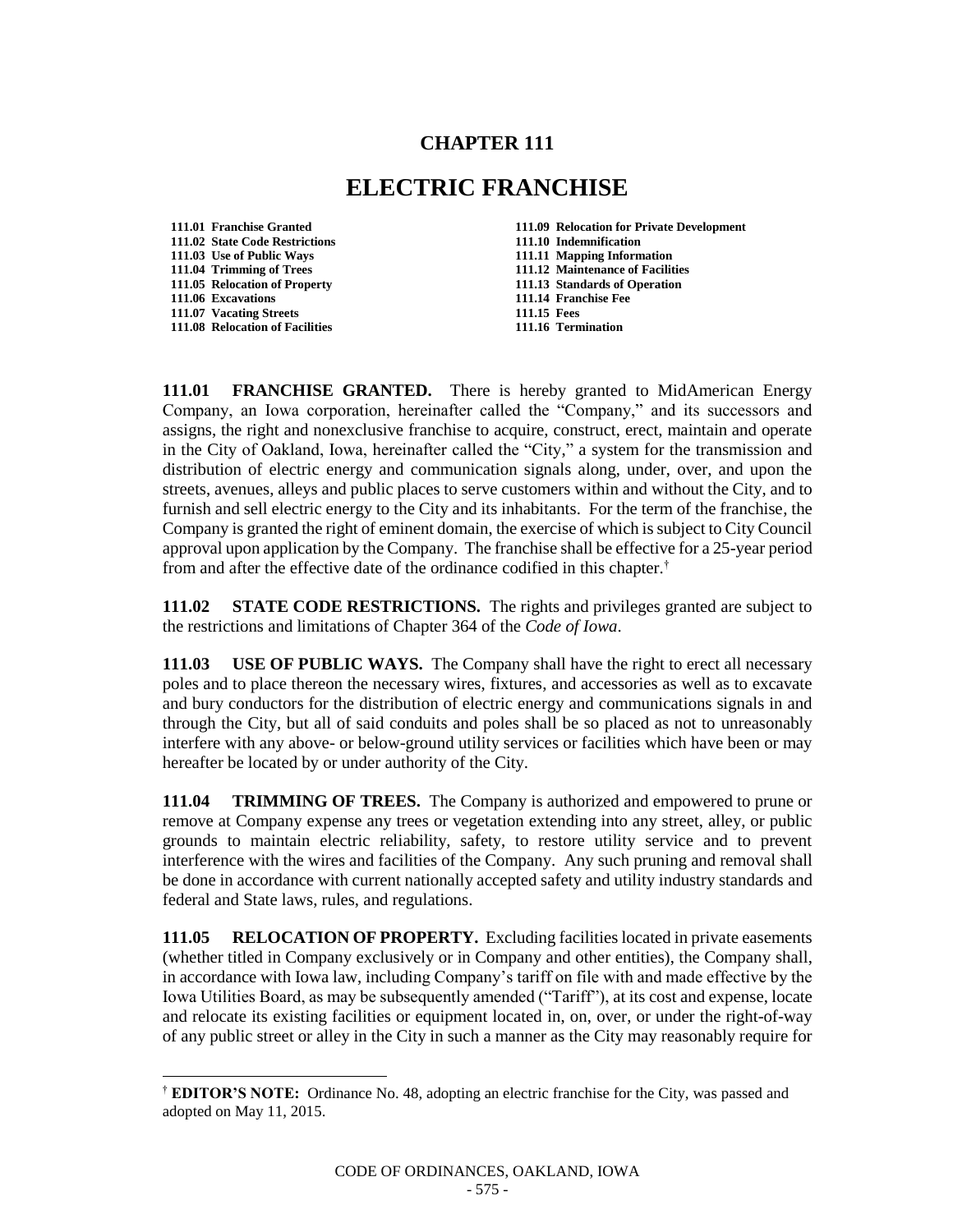the purposes of facilitating the construction, reconstruction, maintenance, or repair of the street or alley of such street or alley. The City and Company shall work together to develop a suitable alternative route or construction method so as to eliminate or minimize the cost and expense to the Company of relocation of Company installations. The City shall be responsible for surveying and staking the right-of-way for City projects that require the Company to relocate Company facilities. If requested, the City shall provide, at no cost to the Company, copies of the relocation plan and profile and cross section drawings. If tree removals must be completed by the City as part of the City's project and are necessary whether or not utility facilities must be relocated, the City, at its own cost, shall be responsible for said removals. If the timing of the tree removals does not coincide with the Company facilities relocation schedule and the Company must remove trees that are included in the City's portion of the project, the City shall either remove the trees or reimburse the Company for the expenses incurred to remove said trees. If project funds from a source other than the City are available to pay for the relocation of utility facilities, the City may attempt to secure said funds and provide them to the Company to compensate the Company for the costs of relocation.

**111.06 EXCAVATIONS.** In making excavations in any public right-of-way and other public places for the installation, maintenance, or repair of conductor, conduits, or the erection of poles and wires or other appliances, the Company shall not unreasonably obstruct the use of the streets or public places, and shall restore the surface to the condition as existed prior to the Company work. The Company shall not be required to restore or modify public right-of-way, sidewalks, or other areas in or adjacent to the Company project to a condition superior to its immediately preceding condition or to a condition required for the City to comply with City, State or federal rules, regulations or law. Company agrees any replacement of road surface shall conform to current City code regarding its depth and composition.

**111.07 VACATING STREETS.** Vacating a street, avenue, alley, public ground or public right-of-way shall not deprive the Company of its right to operate and maintain existing facilities on, below, above, or beneath the vacated property. Prior to the City's abandoning or vacating any street, avenue, alley, or public ground where the Company has electric facilities in the vicinity, the City shall provide Company with not less than sixty (60) days' advance notice of the City's proposed action and, upon request, grant the Company a utility easement covering existing and future facilities and activities. If the City fails to grant the Company a utility easement for said facilities prior to abandoning or vacating a street, avenue, alley, or public ground, the City shall, at its cost and expense, obtain easements for existing Company facilities.

**111.08 RELOCATION OF FACILITIES.** The Company shall not be required to relocate, at its cost and expense, Company facilities in the public right-of-way which have been relocated at Company expense at the direction of the City in the previous ten (10) years.

**111.09 RELOCATION FOR PRIVATE DEVELOPMENT.** Pursuant to relocation of Company facilities as may be required by Sections 111.03, 111.05, 111.06, 111.07 and 111.08, if the City orders or requests the Company to relocate its existing facilities or equipment in order to facilitate the project of a commercial or private developer or other non-public entity, the City shall reimburse—or require the developer or non-public entity to reimburse—the Company for the cost of such relocation as a precondition to relocation of its existing facilities or equipment. The Company shall not be required to relocate in order to facilitate such private project at its expense.

**111.10 INDEMNIFICATION.** The Company shall indemnify and save harmless the City from any and all claims, suits, losses, damages, costs or expenses, on account of injury or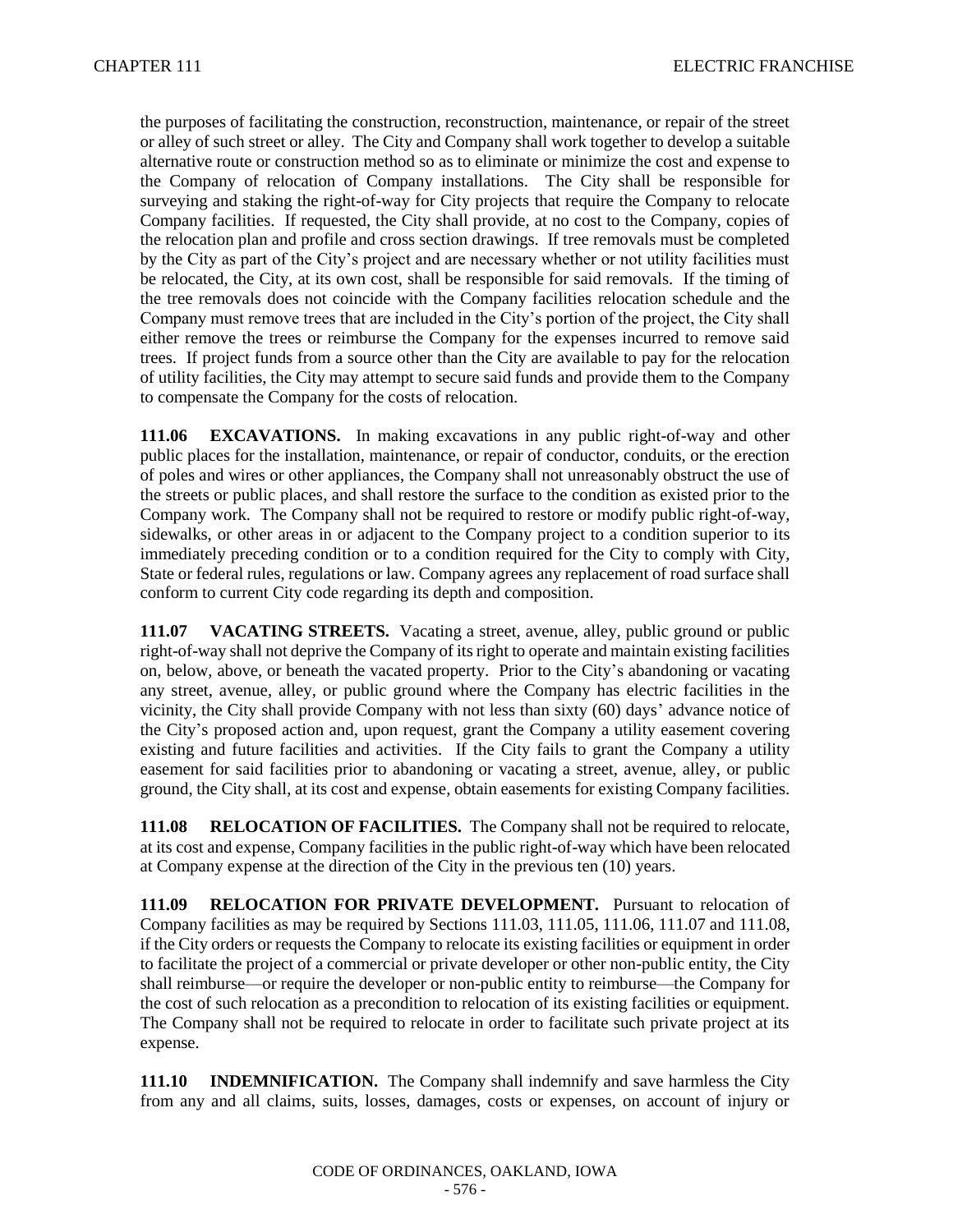damage to any person or property, to the extent caused or occasioned by the Company's negligence in construction, reconstruction, excavation, operation, or maintenance of the electric facilities authorized by the franchise; provided, however, the Company shall not be obligated to defend, indemnify, and save harmless the City for any costs or damages to the extent arising from the negligence of the City, its officers, employees, or agents.

**111.11 MAPPING INFORMATION.** Upon reasonable request, the Company shall provide the City, on a project specific basis, information indicating the horizontal location, relative to boundaries of the right-of-way, of all equipment which it owns or over which it has control which is located in the public right-of-way, including documents, maps, and other information in paper or electronic or other forms ("Information"). The Company and City recognize the Information, in whole or part, may be considered a confidential record under State or federal law or both. Upon receipt of a request from a third party for information concerning information about the Company's facilities within the City, the City will promptly submit same to Company. If the Company believes any of the information requested constitutes a trade secret that may otherwise be protected from public disclosure by State or federal law, or otherwise exempt from disclosure under the provisions of the Freedom of Information Act, the Federal Energy Regulatory Commission Critical Energy Infrastructure requirements pursuant to 18 CFR 388.112 and 388.113, or Chapter 22 of the *Code of Iowa*, as such statutes and regulations may be amended from time to time, then the Company shall provide the City with a written explanation of the basis for such assertion of confidentiality or exemption from disclosure within ten (10) days.

**111.12 MAINTENANCE OF FACILITIES.** The Company shall construct, operate, and maintain its facilities in accordance with the applicable regulations of the Iowa Utilities Board or its successors and Iowa law.

**111.13 STANDARDS OF OPERATION.** During the term of the franchise, the Company shall furnish electric energy in the quantity and quality consistent with and in accordance with the applicable regulations of the Iowa Utilities Board, the Company's Tariff and made effective by the Iowa Utilities Board or its successors and Iowa law.

**111.14 FRANCHISE FEE.** There is hereby imposed upon the customers a franchise fee of \_\_\_\_\_\_\_ percent upon the gross receipts, minus uncollectible accounts, generated from sales of electricity and distribution service, pursuant to the Tariff, by the Company to City. The franchise fee shall be remitted by the Company to the City on or before the last business day of the calendar quarter following the close of the calendar quarter in which the franchise fee is charged.

1. The City agrees to modify the level of franchise fees imposed only once in any 24-month period. Any such ordinance exempting classes of customers, increasing, decreasing, modifying or eliminating the franchise fee shall become effective, and billings reflecting the change shall commence on an agreed-upon date that is not less than sixty (60) days following written notice to the Company by certified mail. The Company shall not be required to implement such new ordinance unless and until it determines that it has received appropriate official documentation of final action by the City Council.

2. The City recognizes the administrative burden collecting franchise fees imposes upon the Company and the Company requires lead time to commence collecting said franchise fees. The Company will commence collecting franchise fees on or before the first Company billing cycle of the first calendar month following ninety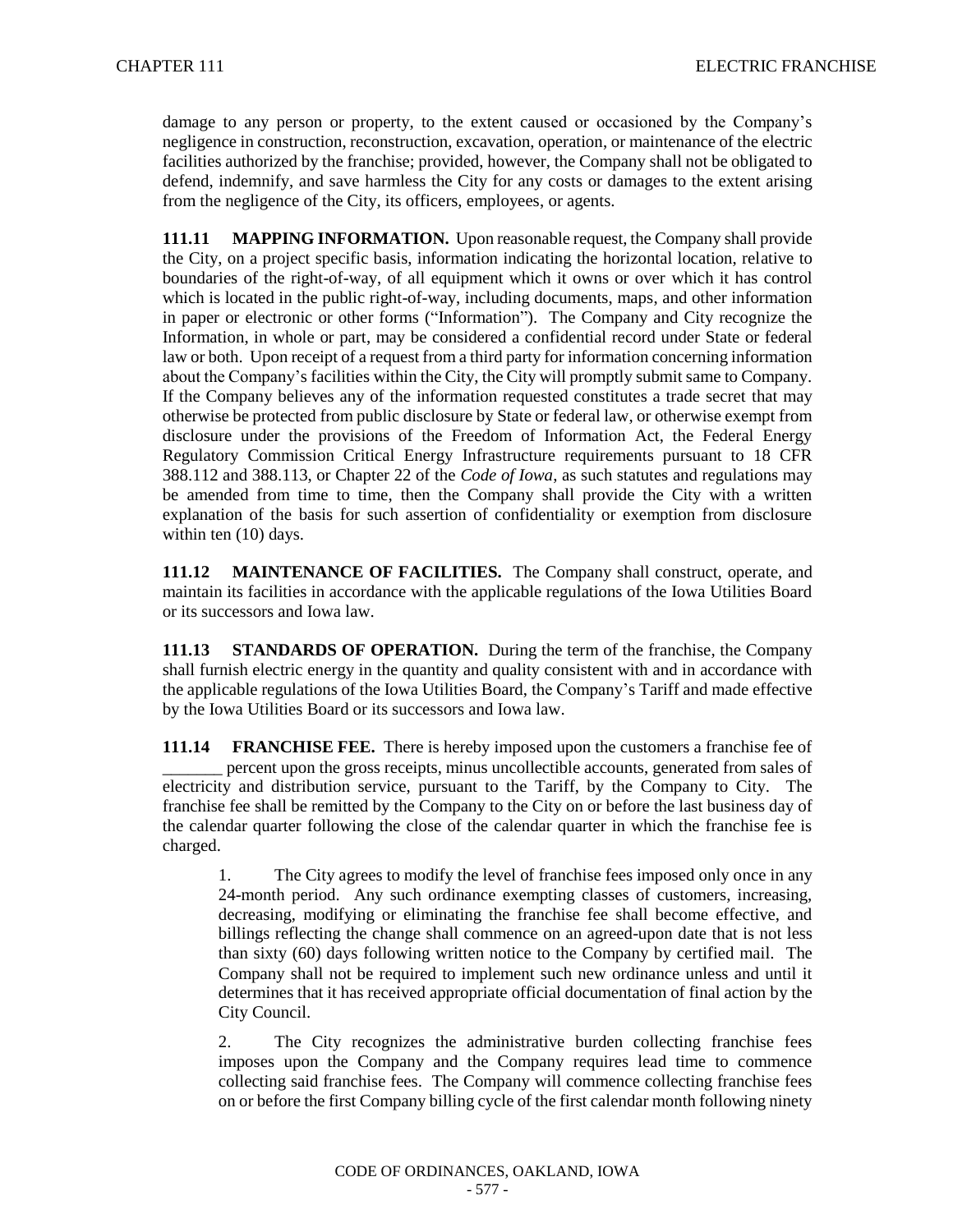(90) days of receipt of information required of the City to implement the franchise fee, including the City's documentation of customer classes subject to or exempted from City-imposed franchise fee. The City shall provide the information and data required in a form and format acceptable to the Company. The Company will, if requested by the City, provide the City with a list of premises considered by the Company to be within the corporate limits of the City.

3. The City shall be solely responsible for identifying customer classes subject to or exempt from paying the City imposed franchise fee. The City shall be solely responsible for notifying Company of its corporate limits, including, over time, annexations or other alterations thereto, and customer classes that it wishes to subject to, or to the extent permitted by law, exempt from paying the franchise fee. The City shall provide to the Company, by certified mail, copies of annexation ordinances in a timely manner to ensure appropriate franchise fee collection from customers within the corporate limits of the City. The Company shall have no obligation to collect franchise fees from customers in annexed areas until and unless such ordinances have been provided to the Company by certified mail. The Company shall commence collecting franchise fees in the annexed areas no sooner than sixty (60) days after receiving annexation ordinances from the City.

4. The City shall indemnify the Company from claims of any nature arising out of or related to the imposition and collection of the franchise fee. In addition, the Company shall not be liable for collecting franchise fees from any customer originally or subsequently identified, or incorrectly identified, by the City as being subject to the franchise fee or being subject to a different level of franchise fees or being exempt from the imposition of franchise fees.

5. The Company shall remit franchise fee revenues to the City no more frequently than on or before the last business day of the month following each quarter as follows.

January, February and March April, May and June July, August and September, and October, November and December

The Company shall provide City with notice at least thirty (30) days in advance of any changes made in this collection schedule, including any alterations in the calendar quarters or any other changes in the remittance periods.

6. The City recognizes that the costs of franchise fee administration are not charged directly to the City and agrees it shall, if required by the Company, reimburse the Company for any initial or ongoing costs incurred by the Company in collecting franchise fees that Company in its sole opinion deems to be in excess of typical costs of franchise fee administration.

7. The Company shall not, under any circumstances, be required to return or refund any franchise fees that have been collected from City customers and remitted to the City. In the event the Company is required to provide data or information in defense of the City's imposition of franchise fees or the Company is required to assist the City in identifying customers or calculating any franchise fee refunds for groups of or individual customers the City shall reimburse the Company for the expenses incurred by the Company to provide such data or information.

8. The obligation to collect and remit the fee imposed by this chapter is modified or repealed if: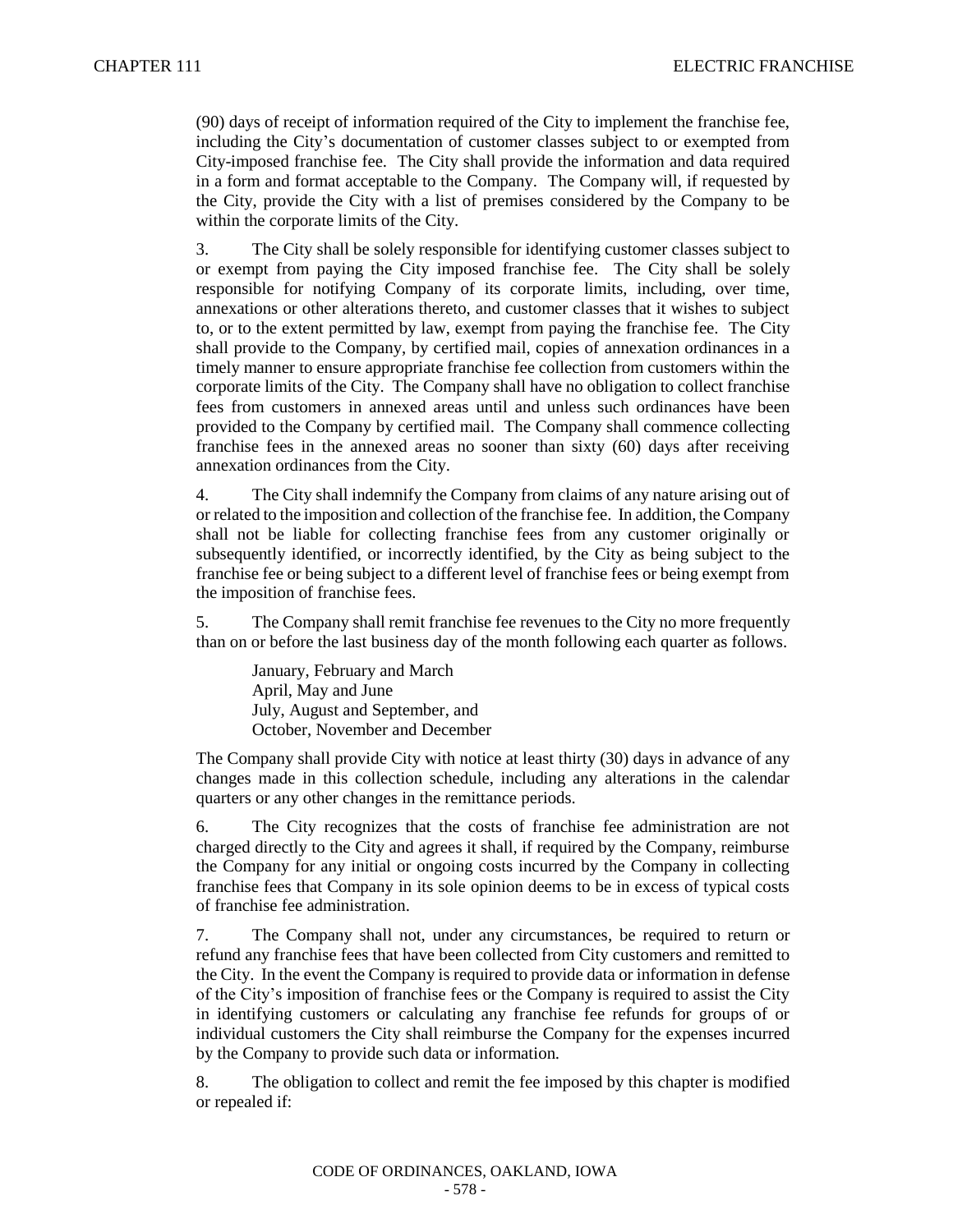A. Any other person is authorized to sell electricity at retail to City consumers and the City imposes a franchise fee or its lawful equivalent at zero or a lesser rate than provided in this chapter, in which case the obligation of Company to collect and remit franchise fee shall be modified to zero or the lesser rate.

B. The City adds additional territory by annexation or consolidation and is unable or unwilling to impose the franchise fee upon all persons selling electricity at retail to consumers within the additional territory, in which case the franchise fee imposed on the revenue from sales by Company in the additional territory shall be zero or equal to that of the lowest fee being paid by any other retail seller of electricity within the City.

C. Legislation is enacted by the Iowa General Assembly or the Supreme Court of Iowa issues a final ruling regarding franchise fees or the Iowa Utilities Board issues a final non-appealable order (collectively, "final franchise fee action") that modifies, but does not repeal, the ability of the City to impose a franchise fee or the ability of Company to collect from City customers and remit franchise fees to City. Within 60 days of final franchise fee action, the City shall notify Company and the parties shall meet to determine whether this chapter can be revised, and, if so, how to revise the franchise fee on a continuing basis to meet revised legal requirements. After final franchise fee action and until passage by the City of revisions to the franchise fee ordinance, Company may temporarily discontinue collection and remittance of the franchise fee if in its sole opinion it believes it is required to do so in order to comply with revised legal requirements.

9. The other provisions of this chapter to the contrary notwithstanding, the Company shall be completely relieved of its obligation to collect and remit to the City the franchise fee, effective as of the date specified below, with no liability therefor under each of any of the following circumstances as determined to exist in the sole discretion of Company:

A. Any imposition, collection, or remittance of a franchise fee is ruled to be unlawful by the Supreme Court of Iowa, effective as of the date of such ruling or as may be specified by that Court.

B. The Iowa General Assembly enacts legislation making imposition, collection, or remittance of a franchise fee unlawful, effective as of the date lawfully specified by the General Assembly.

C. The Iowa Utilities Board or its successor agency denies the Company the right to impose, collect, or remit a franchise fee, provided such denial is affirmed by the Supreme Court of Iowa, effective as of the date of the final agency order from which the appeal is taken.

**111.15 FEES.** The City shall not, pursuant to Chapter 480A.6 of the *Code of Iowa*, impose or charge right-of-way management fees upon the Company or fees for permits for Company construction, maintenance, repairs, excavation, pavement cutting, or inspections of Company work sites and projects or related matters.

**111.16 TERMINATION.** Either City or Company ("party") may terminate the franchise if the other party is materially in breach of its provisions. Upon the occurrence of a material breach, the non-breaching party shall provide the breaching party with notification by certified